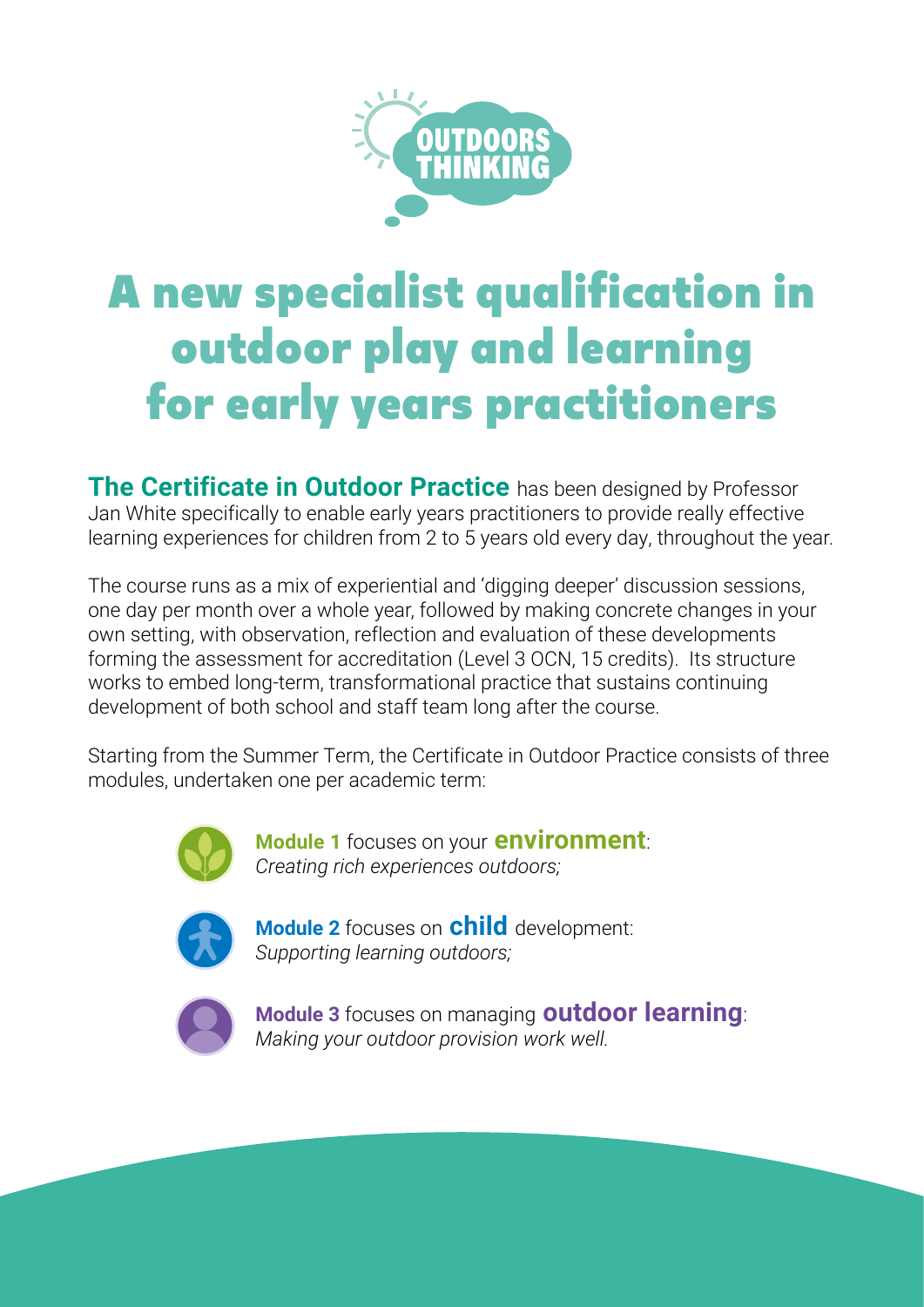**Intent** – the purpose of the qualification is to quide you to:

- ꞏ deeply understand child development and outdoor pedagogy, strengthening your ability to support learning and development outside;
- ꞏ create a strong, enabling outdoor learning environment that matches how young children learn with the special nature of the outdoors.

#### **Implementation** – during the course you will:

- ꞏ develop provision that provides a rich menu of possibilities for learning through a combination of real experiences and play;
- ꞏ build a pedagogy for making the most of the unique and different nature of the outdoors to enable young children's learning;
- ꞏ solve organisational and management issues to make your outdoor provision work really well.

**Impact** - by the end of the year you will:

- be comfortable, confident and competent in working with everything the outdoors has to offer;
- have a rich and powerful outdoor environment that is effective and enjoyable for all, demonstrating leading practice for others;
- find children enthusiastically engaging in active hands-on, holistic and deep learning, motivating critical and creative thinking in all aspects of your curriculum;
- ꞏ have fostered every child's health, wellbeing, self-regulation and confidence as a learner.